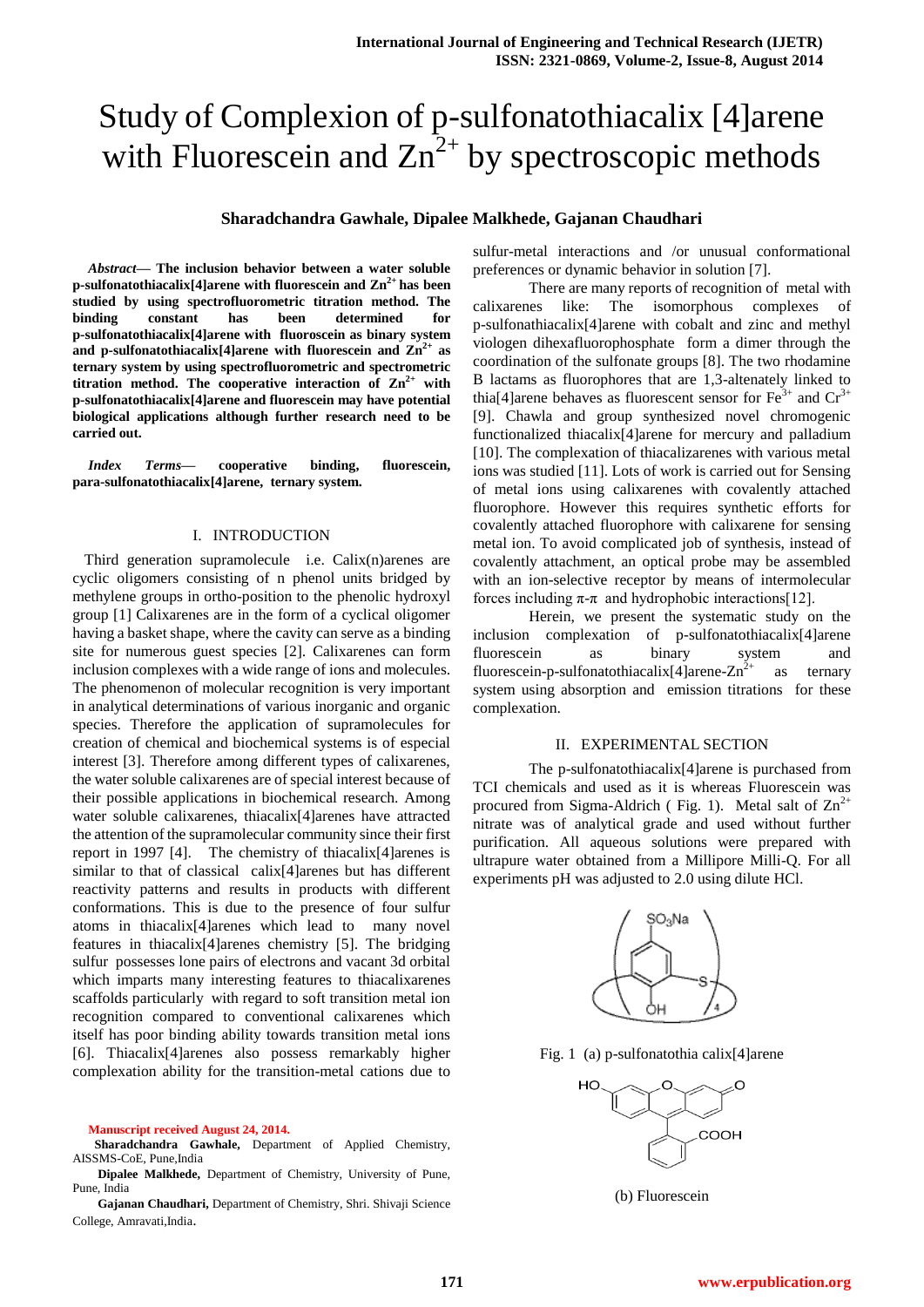#### **2.1 Instruments:**

pH-was measured by digital pH meter of Elico LI 120 make with combined glass and calomel electrode. Absorbance spectra were performed on Shimadzu UV-1800 spectrophotometer. The variation in fluorescence intensity for the determination of stability constants were monitored on a JascoFP-8300 spectrofluorometer using 1 cm x 1 cm quartz cell. The excitation wavelength was set at 460nm. Emission spectra were collected in the range 460 -700nm. The slits for the excitation and emission monochromator were fixed at 2.5nm.

#### **2.2 Procedure:**

An appropriate volume of  $1x10^{-6}M$  Fluorescein was taken in cuvette. To this solution  $1x10^{-4}M$  solution of p-sulfonatothiacalix[4]arene was added in different volumes. To the same solution  $1x10^{-3}M$  of  $Zn^{2+}$  was added in different volumes till saturation obtained.

# III. RESULTS AND DISCUSSION

It was observed that  $pK_1$  of p-sulfonatothiacalix[4]arene is 2.10 [13]. Therefore all readings were taken at pH 2.0.

#### **3.1 UV-Visible absorption spectral titration:**

To study interaction in binary and ternary system first concentration of Fluorescein is kept fixed at  $1x10^{-6}M$ and varying the concentration of the host p-sulfonatothiacalix(4)arene at pH 2.0 (Fig.2). Here it was observed that fluorescein absorbed at 486nm. With addition of p-sulfonatothiacalix[4]arene, the wavelength of absorbance showed blue shift from 486 to 480 nm. Excess of p-sulfonatothiacalix[4]arene is absorbed at 301nm. At this wavelength, the absorbance goes on increasing with addition of p-sulfonatothiacalix[4]arene. When to the same solution,  $Zn^{2+}$  was added with varying concentration, then it was observed that wavelength of absorbance is shifted to 476 nm. This indicates binding between Fluorescein and  $Zn^{2+}$ . However, the overall spectral response is relatively small. Also absorbance at wavelength 301nm showed red shift as 308nm with increasing optical density with addition of  $\text{Zn}^{2+}$ . This indicates binding between p-sulfonaticalix[4]arene and  $\text{Zn}^{2+}$ (Fig.3). Therefore we can propose that there is a strong binding between fluorescein and p-sulfonatothiacalix[4]arene when we consider binary system. Whereas when we study ternary system we observed cooperative binding of  $\text{Zn}^{2+}$  with fluorescein and p-sulfonatothiacalix[4]arene.



Fig. 2: Absorption spectra of binary system: Fluorescein  $[1x10^{-6}M]$  in the presence of increasing amounts of p-sulfonatothiacalix<sup>[4]</sup>arene  $(1x10^{-4}M)$  ( 0.00 to 1.00 ml)



Fig.3: Absorption spectra of ternary system: Fluorescein  $[1x10^6M] + p$ -sulfonatothiacalix[4] arene  $(1x10^{-4}M)+Zn^{2+}(1x10^{-4}M)$  ( 0.00 to 1.00 ml).

The binding constant/ sability constant Ka of fluorescein with p-sulfonatothiacalix[4]arene as binary system was evaluated with the aid of Valuer's method [14] from the plot of (Ao/Ao-A) versus [p-sulfonatothiacalix[4]arene]<sup>-1</sup>(Fig. 4). Where Ao is initial absorbance of fluorescein, A is change in absorbance with addition of p-sulfonatothiacalix[4]arene. The plot gives a good straight line. From the intercept and slop of the line, the binding constant is calculated (Table 1). In the similar way binding constant was determined by plotting Ao/Ao-A versus  $[Zn^{2+}]$ <sup>-1</sup> for ternary system. Here Ao is absorbance of fluorescein and last addition of p-sulfonatothiacalix[4]arene and A is change in absorbance with addition of  $\text{Zn}^{2+}$  (Fig 5).



Fig. 5: Stability constant of ternary system

 $[Zn]$ <sup>1</sup> (M)

# **3.2 Fluorescence spectral titrations:**

*Stern–Volmer kinetics:*

The experimental quenching rate constant Ksv can be calculated as,

 $Io/I = Ksv$   $[G] + 1$ 

where Io and I are the steady-state fluorescence intensities in the absence and in the presence of quencher, respectively. Ksv s the Stern–Volmer constant [15]. Generally, the ratio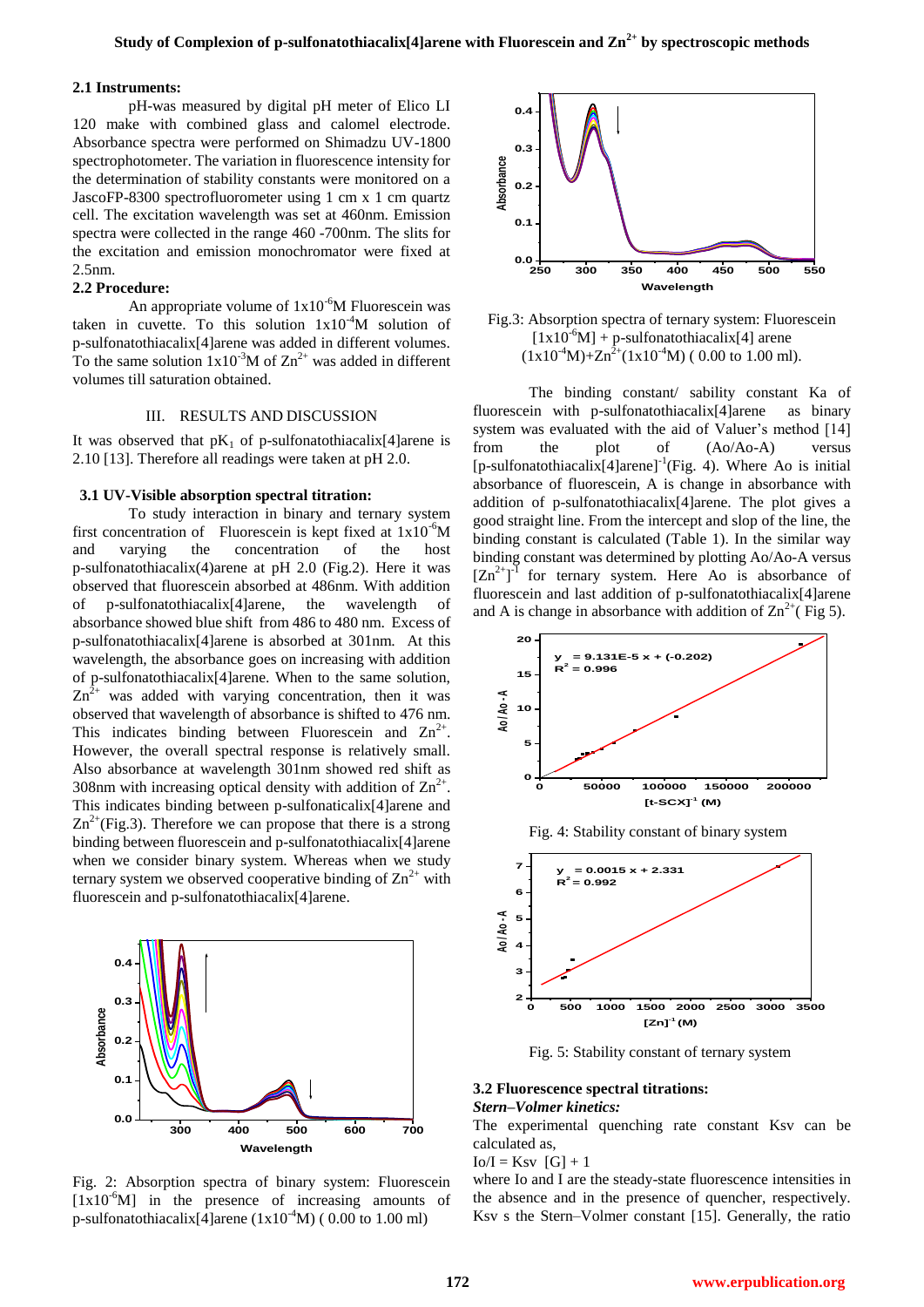I0/I is plotted against the quencher concentration (Stern–Volmer plot). If the variation is found to be linear, the slope gives the Stern–Volmer constant. Io and I are the initial and final fluorescence intensities respectively Fig. 6 for binary and fig. 7 for ternary system. From the Stern–Volmer constants we can propose that quenching effect is more in binary than in ternary system.



Fig.6 :Stern-Volmer plot of fluorescence quenching for Fluorescein Vs p-sulfonatothiacalix[4]arene; Ksv =  $1.57 \text{ x}$  $10^{4}$ 



Fig.7 :Stern-Volmer plot of fluorescence quenching for p-sulfonatothiacalix<sup>[4]</sup>arene Vs  $\text{Zn}^{2+}$ ; Ksv = 1.53 x10<sup>3</sup>

For this titration, by fixing the concentration of the guest, at  $1x10^{-6}M$ , the concentration of the host p-sulfonatothiacalix<sup>[4]</sup>arene is varied from  $1x10^{-4}$ M to  $1x10<sup>-5</sup>M$  at pH 2.0. It is observed that intensity at wavelength 510nm decreased from 700 to 450 with no change in wavelength (Fig. 8). This indicates stronger interaction between fluorescein and p-sulfonatothiacalix[4]arene. When to the same solution  $\text{Zn}^{2+}$  was added, then it was observed that the intensity at wavelength 510nm decreased from 450 to 350. The decreased in intensity is lesser for ternary system i.e. for (fluorescein + p-sulfonatocalix[4]arene +  $\text{Zn}^{2+}$ ) than for binary system i.e. (fluorescein and p-sulfonatothiacalix[4]arene) (Fig.9).



Fig. 8: Fluorescence spectra of fluorescein  $(1x10<sup>-6</sup>M)$  with varying p-sulfonatothiacalix[4]arene  $(1x10^4M)$  ( 0.00 to 1.00 ml)



Fig. 9: Fluorescence spectra of p-sulfonatothiacalix[4]arene  $(1x10^{-4}M)$  and fluorescein  $(1x10^{-6}M)$  with varying  $Zn^{2+}(1x10^{-4}M)( 0.00$  to 1.00 ml)

The complex stability constant was calculated using Valuer's method [22]. The quantity Io/Io-I is plotted against  $[p$ -sulfonatothiacalixarene] $^{-1}$  with the stability constant given by the ratio of intercept/slop (Fig. 10). Stability constants for complexation of (fluorescein and p-sulfonatothiacalix[4]arene) as binary system and (fluorescein + p-sulfonatothiacalix[4]arene +  $\text{Zn}^{2+}$ ) as ternary system are approximately the same calculated by two methods, spectrophotometric and spectrofluorometric (Table 1).